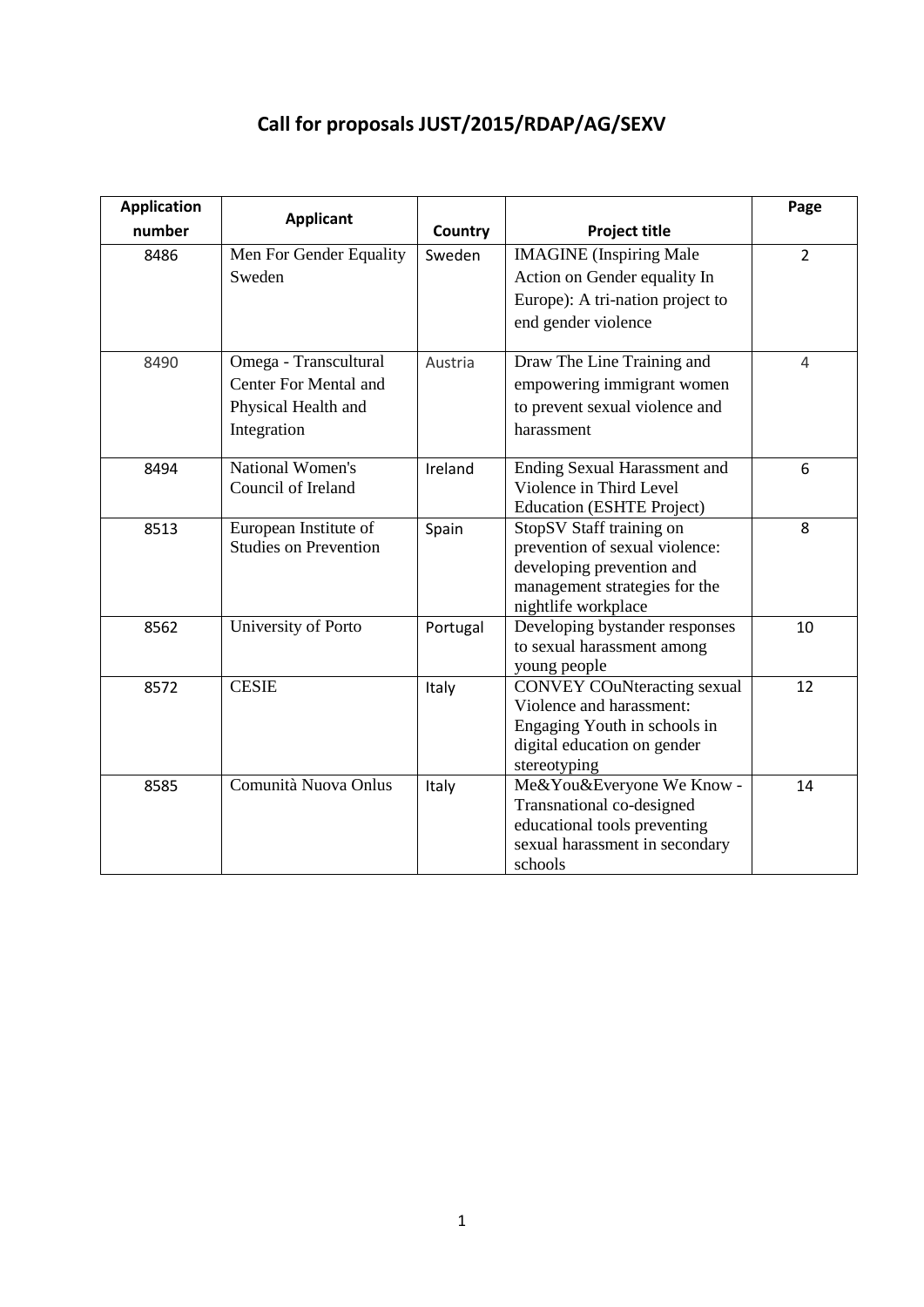**Title**: IMAGINE (Inspiring Male Action on Gender equality In Europe): A tri-nation project to end gender violence

**Applicant**: Men For Gender Equality Sweden

**Country**: Sweden **Requested amount**: € 398.690,94

**Main type of activities**: Training activities

#### **Contact: not released**

# **Summary**:

# **1) Objectives**

- To develop a panEuropean initiative for engaging men/boys to eliminate SH&SV
- To share good practices on how men/boys can contribute to eliminating SH&SV
- To improve awareness of the links between SH&SV and gender inequality
- To develop accessible tools on engaging men/boys in gender equality and violence prevention throughout Europe
- To build a panEuropean community ofindividuals and organisations committed to working with men /boys on gender equality and violence prevention

# **2) Activities**

Development Phase (6 months)

- Partners meet to share and consolidate existing approaches to working with men/boys
- Recruit and train 10 peer educators in each partner countries
- Bring the 3 cohorts of peer educators together with associate partners to cocreate a model for working with teenagers boys

Implementation Phase (2 years)

- Unroll the cocreated model for engaging teenagers in the 3 partner countries
- Ongoing action learning and research will capture learnings and allow the model to be adapted and refined
- Partners will support peer educators will train 10 other peer educators each to roll out the intervention in their communities
- Sharing Phase (6 months)
- Work with associate partners to build capacity to adapt tools / models to their own context
- Develop & disseminate website, project evaluation, and tools
- Convene civil society, funders and decision makers at a panEuropean conference to share findings and tools developed

# **3) Type and number of persons benefiting from the project**

- 30 peer educators (men aged  $18 30$  years old) directly benefitting from project (10 per partner country)
- $\cdot$  300 peer educators (men aged 18 30 years old) indirectly benefitting from the project (100 in each partner country)
- 1,800 teenage boys directly benefitting from the project (600 in each partner country)
- Estimated 18,000 teenage boys indirectly benefitting from the project across Europe
- Estimated 25,000 members of the public reached by website by the end of the project
- Estimated 200 attendees (including project staff and peer mentors) at final conference
- Estimated 5000 adults in the boys' and peer educators' lives reached; parents, teachers, mentors, trainers, counsellors etc.

# **4) Expected results**

- Decrease in incidence of SH&SV for women/girls in lead member states' intervention areas
- Increased awareness of the systemic causes of SH&SV and how these can be disrupted
- Increased awareness of ways in which positive masculinities and engaging men and boys in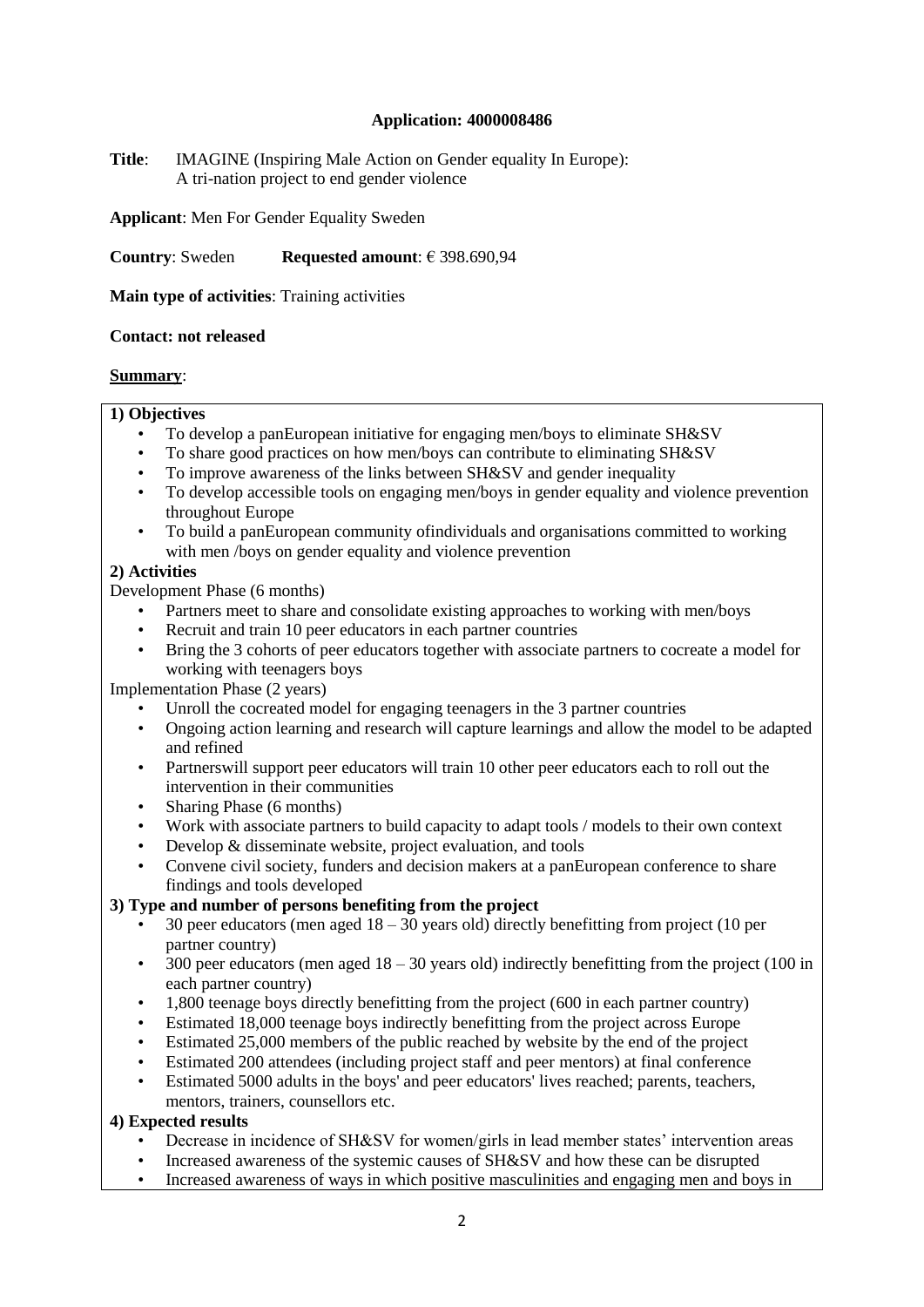gender equality can effectively challenge and prevent SH&SV and contribute to gender equality

- Decrease innegative effects associated with unhealthy masculine stereotypes (eg. risk taking, substance abuse, unresolved male mental health needs, suicide etc)
- Increased engagement of men/boys in SH&SV prevention and the promotion of gender equality
- Greater awareness,visibility and resources explaining the ways in which men/boys can be involved in SH&SV prevention and the promotion of gender equality
- Greater capacity for European organisations to work with men and boys in effectively implementing SH&SV prevention activitiesthat are relevant to their settings
- An active panEuropean network equipped with the tools to develop and rollout engagement programmes with men and boys to eliminate SH&SV
- Increased panEuropean awareness of the underlying causes of SGBV as they relate to gender inequality and masculinities
- 5) Type and number of outputs to be produced
	- 1 kick off meeting for partners
	- 1 three day meeting for peer educators (including one day where joined by Associate partners)
	- 90 intervention sessions delivered to teenage boys in the life of the project
	- 1 intervention toolkit as developed by peer educators
	- 1 multilanguage website with integrated onlinecommunity and social media facilities with integrated online community
	- 1 final evaluation report (online dissemination only)
	- 1final dissemination event

| Emancipator                                   | <b>The</b><br>Netherlands |
|-----------------------------------------------|---------------------------|
| Gender Rights & Equality Action Trust (GREAT) | JK                        |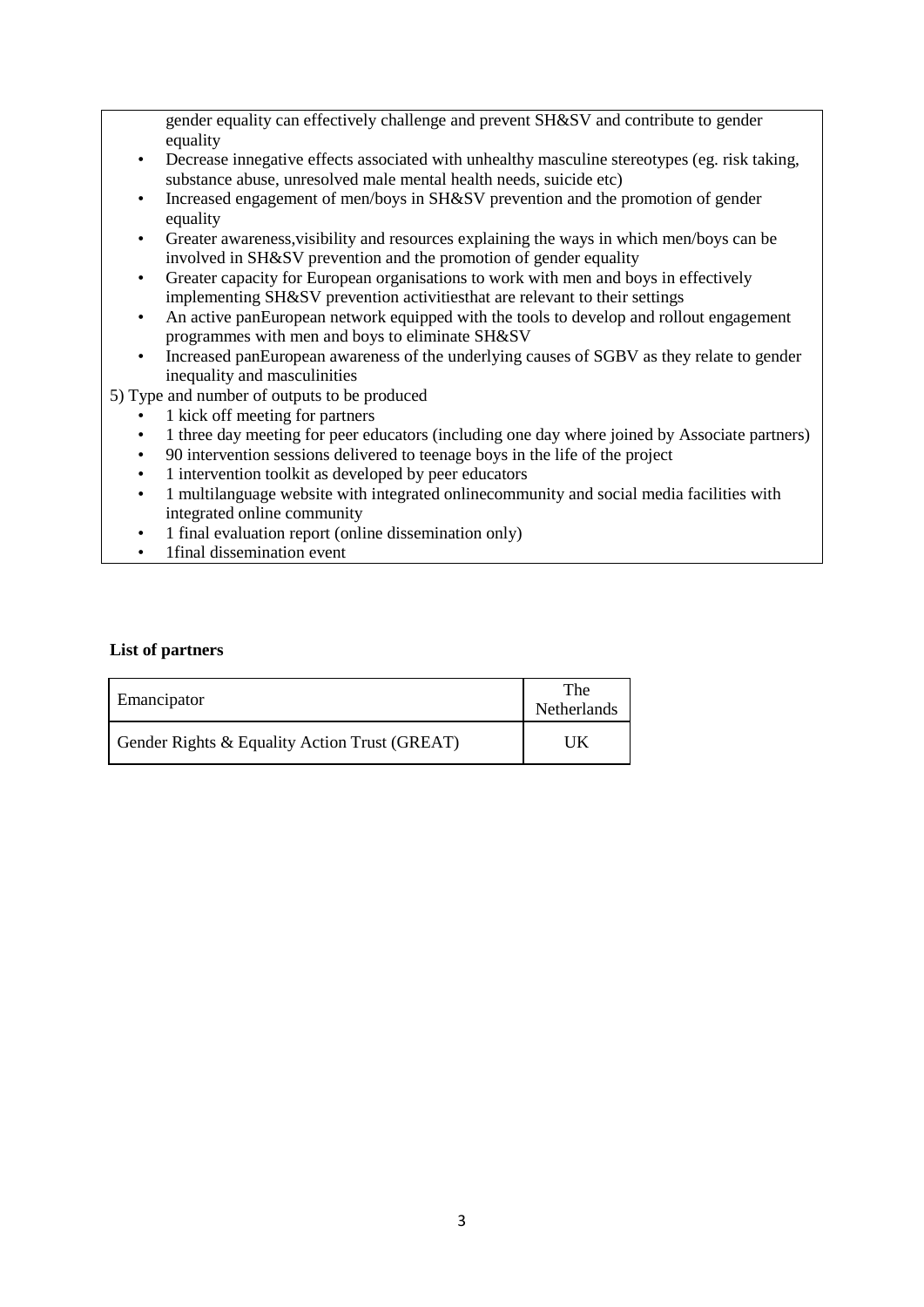**Title**: Draw The Line Training and empowering immigrant women to prevent sexual violence and harassment

**Applicant**: Omega - Transcultural Center For Mental and Physical Health and Integration

**Country**: Austria **Requested amount**: € 544.812,63

**Main type of activities**: Training activities

**Contact:** [office@omega-graz.at](mailto:office@omega-graz.at)

# **Summary**:

## **Objectives:**

- To empower immigrant women to move away from culturally determined gender stereotypes and occupy their place in European society as equals by promoting advocacy through training and information.
- Leadership: Empowering immigrant women to approach the problem of violence and to comprehend their own role in its prevention.
- Initiating peer groups based on ethnic, language and culturalfactors to focus on defining sexual abuse in the wake of cultural differences and on using legal,social and health rights within European society
- Preparing a curriculum for peer group training to empower participants to take active steps against the occurrence ofsexual violence.
- Educating peer group leaders to become multipliers
- Peer Leaders reach out to inform and train women in their communities
- Facilitating women to form selfhelp groups
- Working with local authorities to promote actions against violence.
- Passingon relevant information and learned methods locally as a tool for public health

#### **Activities:**

- Developing training modules, materials and tools to train peer leaders from different immigrant communities.
- Awareness raising, information and training educating and training peer group leaders to become multipliers within their own ethnic communities. Through the "multiplier effect" more and morebeneficiaries can be empowered and facilitated to use their intercultural competencies
- Identifying endangered women through Peer Leaders
- Learning deescalation methods and selfprotection
- Building local and international networks to enable exchange and sustainability
- Evaluation of relevant data as an ongoing activity and external evaluation on the impact of the training
- Dissemination ofinnovative methods and extended knowledge
- Exchange of models of good practice at all levels to augment existing expertise

# **Type andnumber of persons benefiting from the project**

- Immigrant women belonging to different ethnic communities and cultural backgrounds
- Peer Leaders who will be trained number 88
- Women participating in multiplier groups number 720
- Key players, professionals and policy makers number at least 60 persons
- Broader public: Awareness Raising Campaign spread over from month 25 of the project. to reacharound 7000 persons through 60 networks in 6 countries
- 100 persons at the conference

#### **Expected results:**

• Comparable change in the perception of culturally determined gender roles, change in the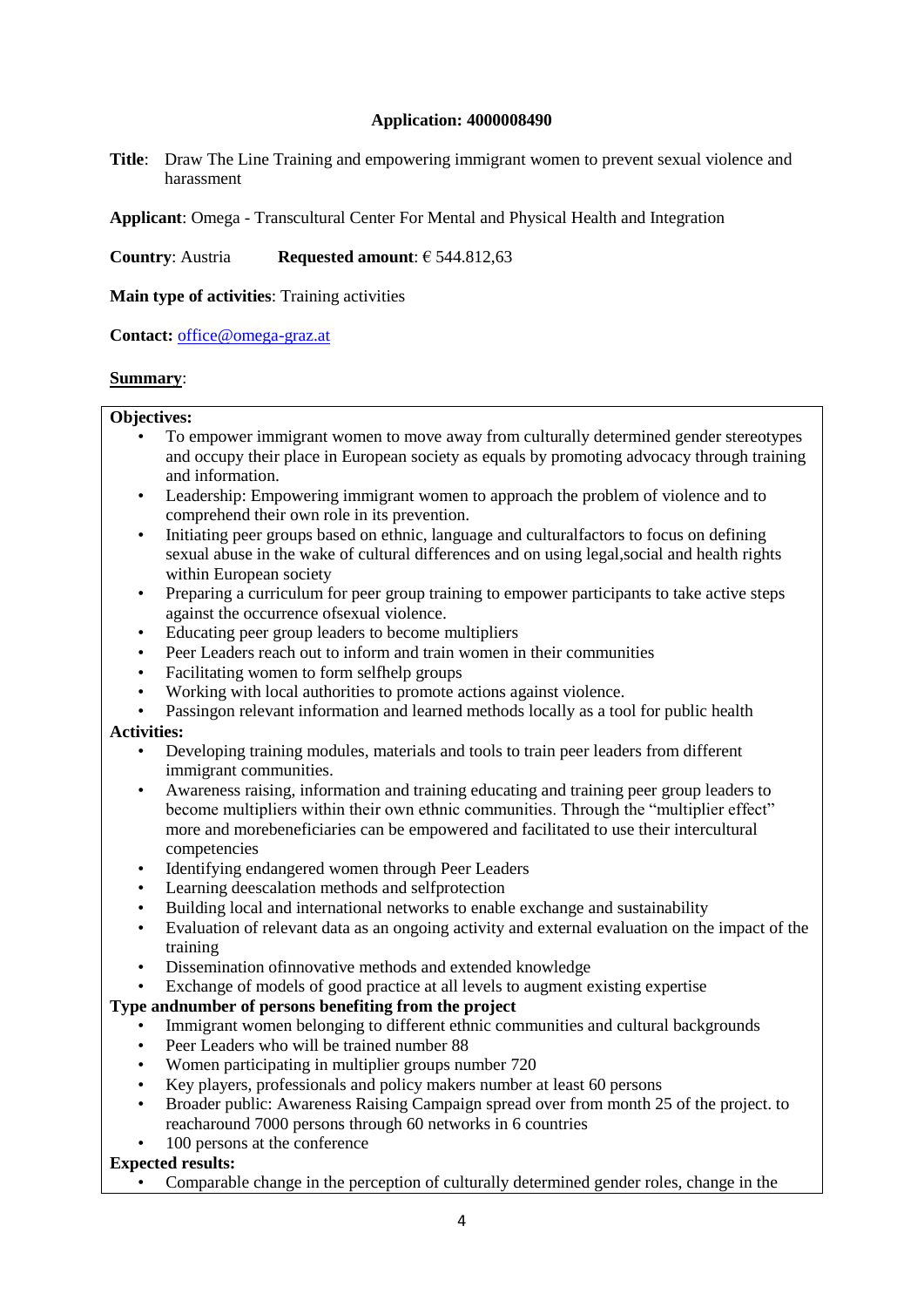attitude towards gender based abuse.

- Reduced tolerance levels towards behaviour that is sexually motivated
- Increased mobility and freedom of movement in public
- Immigrant women who are physically andmentally empowered and can firmly draw the line between consented and nonconsented sexual advances
- nternalize the legal frameworkand the rights that are the same for all citizens
- Sustained access to social, legal and health main stream services
- Increased engagement of community based ethnic/cultural organizations, especially male community leaders as partners at the grass roots level
- New impetus at the regional and local levels to implement actions to prevent sexual abuse
- A fairly large group of persons beneficiaries, professionals and civil society will be sensitized on preventing sexual abuse

# **Type and number of outputs to be produced**

#### Reports:

- 3 Internal and 1 external Evaluation report
- 2 Peer Leader Reports on participation at transnational meetings
- 1 Report on Network Meetings summing up recommendations from 24 meetings
- 6 Reports on multiplier training
- Monthly Bulletins and Quarterly Newsletters
- 1 Conference report

#### **Meetings:**

- 24 Local Network Meetings
- 4 Transnational Meetings
- 1 Conference

## **Training Programme**

- 6 Training Modules and 1 Training Manual
- Peer Leader Training for 88 immigrant women
- Multiplier training for at least 720 immigrant women

#### **Products:**

- 1 Manual in 6 languages
- 1 Tool Kit for trainers
- 1 Online Platform Tools and modules of training
- Flyers in 13 languages Awareness Raising campaign

| Nadja Centre Foundation                                        | Bulgaria          |
|----------------------------------------------------------------|-------------------|
| European Institute for Local Development                       | Greece            |
| Feminoteka Foundation                                          | Poland            |
| General Secretary for Equality of the Government of<br>Galicia | Spain             |
| Iranian and Kurdish Womens Rights Organization                 | United<br>Kingdom |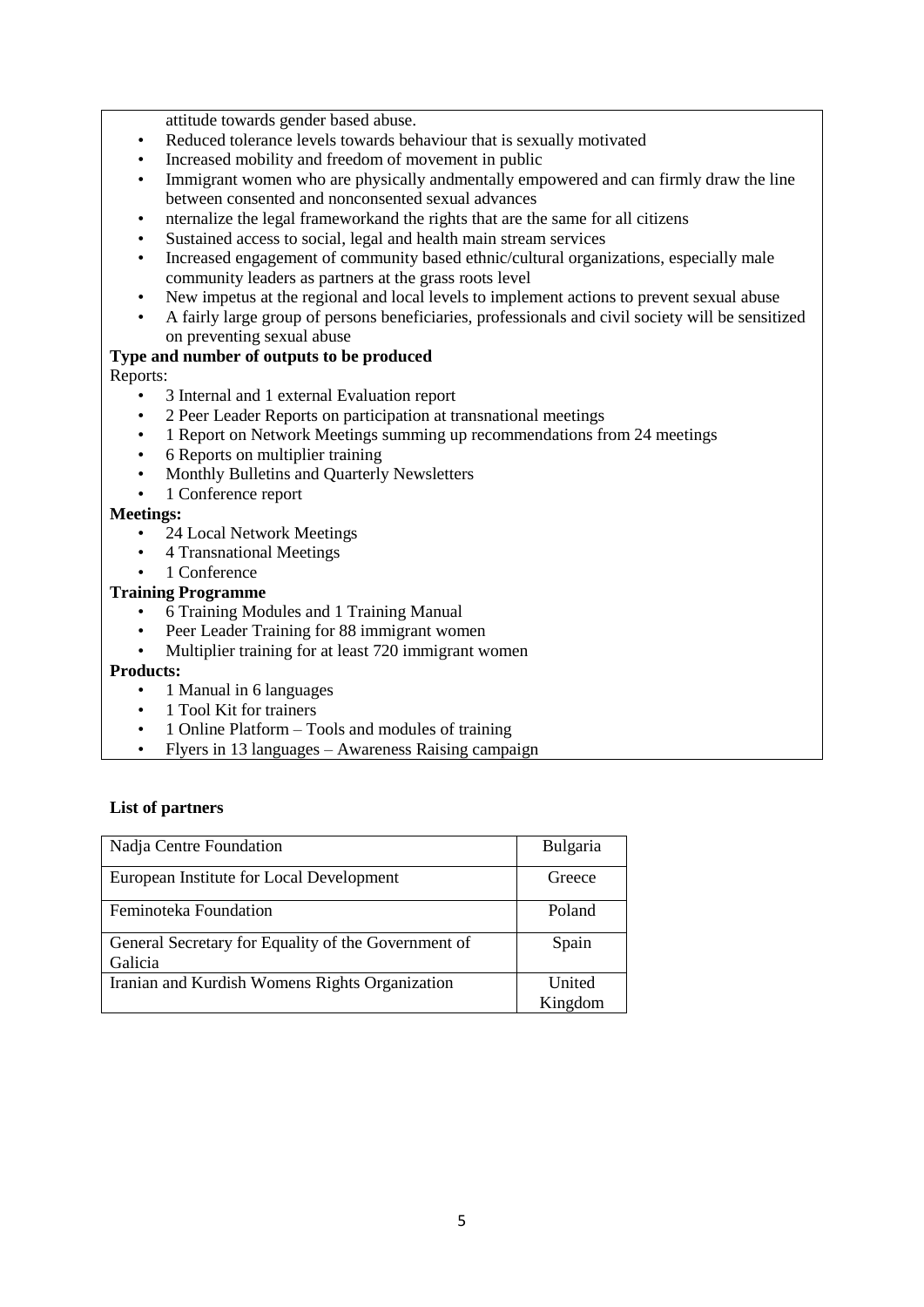**Title**: Ending Sexual Harassment and Violence in Third Level Education (ESHTE Project)

**Applicant**: National Women's Council of Ireland

**Country**: Ireland **Requested amount**: € 366.315,78

**Main type of activities**: Awareness-raising, information and dissemination

**Contact:** [silkep@uwci.ie](mailto:silkep@uwci.ie)

# **Summary**:

#### **1. Objectives**

To prevent and combat sexual violence and harassment (SVH) and build a culture of zero tolerance in universities and3rd level institutions (UTLIs) throughout Europe through building; a feminist understanding and analysis, of the causes and effectsof SVH.

- a. Develop understanding and recognition of sexual violence and harassment (SVH) as being rooted in gender inequality andbuild capacity on the part of UTLIs to combat and address it
- b. Support UTLIs to articulate a clear message, commitment, set of core values, ethos procedures and protocols to build a Zero Tolerance Zone and provide opportunities for sharing models of good practice
- c. Increase knowledge amongst UTLI staff, of the higher risk of SVH amongst young women and it's negative impact on students academic performance and overall well being.
- d. Raise awareness and provide information to students on; consent, the myths surroundingrape, supports available to victims, importance of reporting to the police, importance of naming and acknowledging experiences of SVH.
- e. Raise awareness of the particular experiences of SVH of students with disability and students from minority ethnic groups

# **2.Activities**

- a. Production and dissemination of materials on rape myths, SVH as a crime, ways to report it and support services. Including
	- a. A poster and postcard campaign on; rape myths, rights of victims and ways to report SVH as a crime
	- b. A responsive websitedesigned to be used on mobile phones
	- c. A social media campaign to be undertaken in each partner country (Ireland, Lithuania, Cyprus and Scotland)
	- d. A video, including the voices of students (including those with disability and from minority ethnic groups).
- b. Production of a Toolkit on Mainstreaming SVH Intervention and Prevention in UTLIs. To include;
	- a. 6 Training modules for universitystaff, equality officers and student bodies
	- b. A template for UTLIs policy, procedures, protocols and practice
	- c. Information on models of good practice and on methodologies for base line data collection and on mainstreaming good practice
- c. Delivery of 2 halfday pilot training sessions with UTLl representatives in each partner country (Lithuania, Scotland, Ireland, Cyprus)
- d. Final European Project Conference in Dublin– Bringing together key European stakeholders and experts
- e. 3 dissemination seminars in each of thepartner countries (Scotland, Lithuania and Cyprus)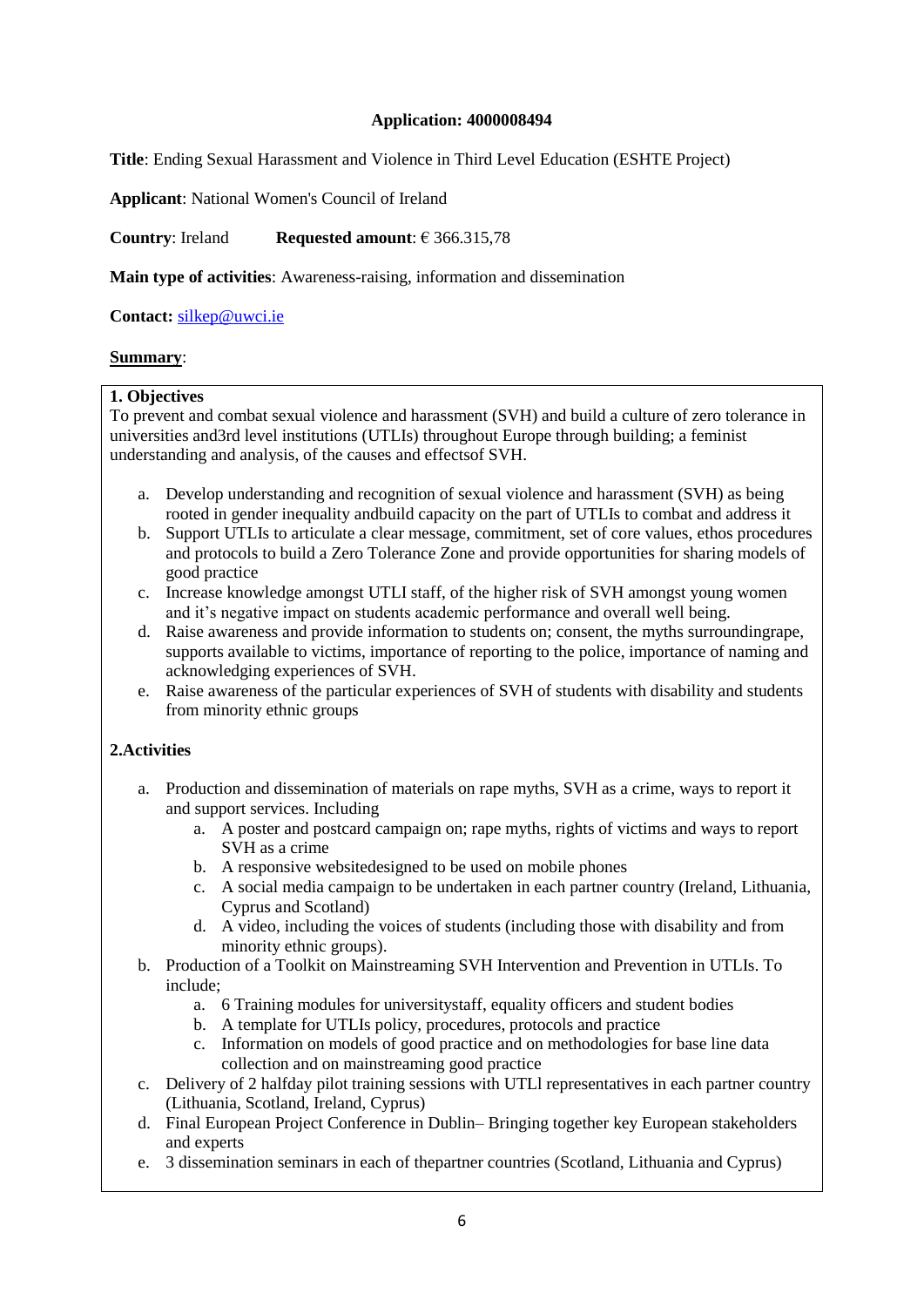# **3. Type and number of persons benefiting from the project**

Female students: 300,000, Male students: 300,000, UTLI staff: 200,000, Women's Equality organisations: 400; Ministry of Education: 100, Student Unions: 500, University Organisations: 100, Multipliers (e.g. EWL): 400, Police Force: 100, EU Institutions: 100

# **4. Expected results**

- a. Improved performance and wellbeing of students & trust in university authorities
- b. Decreased number of incidents of SVH
- c. Increasedno. of women reporting to police & seeking support
- d. Increased awareness of; SVH, rape myths, meaning of consent, support for victims and reporting procedures & SVH as experienced by students with disability & from minority ethnic groups
- e. Increased understanding, capacity and recognition within UTLIs of SVH, of models of good practice, procedures and protocols to combat it & an improved culture of zero tolerance
- f. Improved cooperation between Key stakeholders

# **5. Type and number of outputs of the project**

- a. 4 posters(1,000 copies) and 4 postcards (10,000) (targeting female and male students)
- b. Website
- c. Report on data available on prevalenceof SVH in UTLIs in partner countries and 2 additional selected EU countries
- d. Social media campaign & Video
- e. 2 half day pilot training sessions in each partner country
- f. Toolkit for UTLI staff in 3 languages with 6 training modules
- g. Webinar of European experts
- h. 2 focus groups in each partner country
- i. Final conference
- j. Dissemination seminars in 3 partner countries
- k. Final Reportand Evaluation Report

| Mediterranean Institute of Gender Studies (MIGS)                   | Cyprus            |
|--------------------------------------------------------------------|-------------------|
| Motery inforkacijos Centras<br>(Women's Issues Information Centre) | Lithuania         |
| Rape Crisis Scotland                                               | United<br>Kingdom |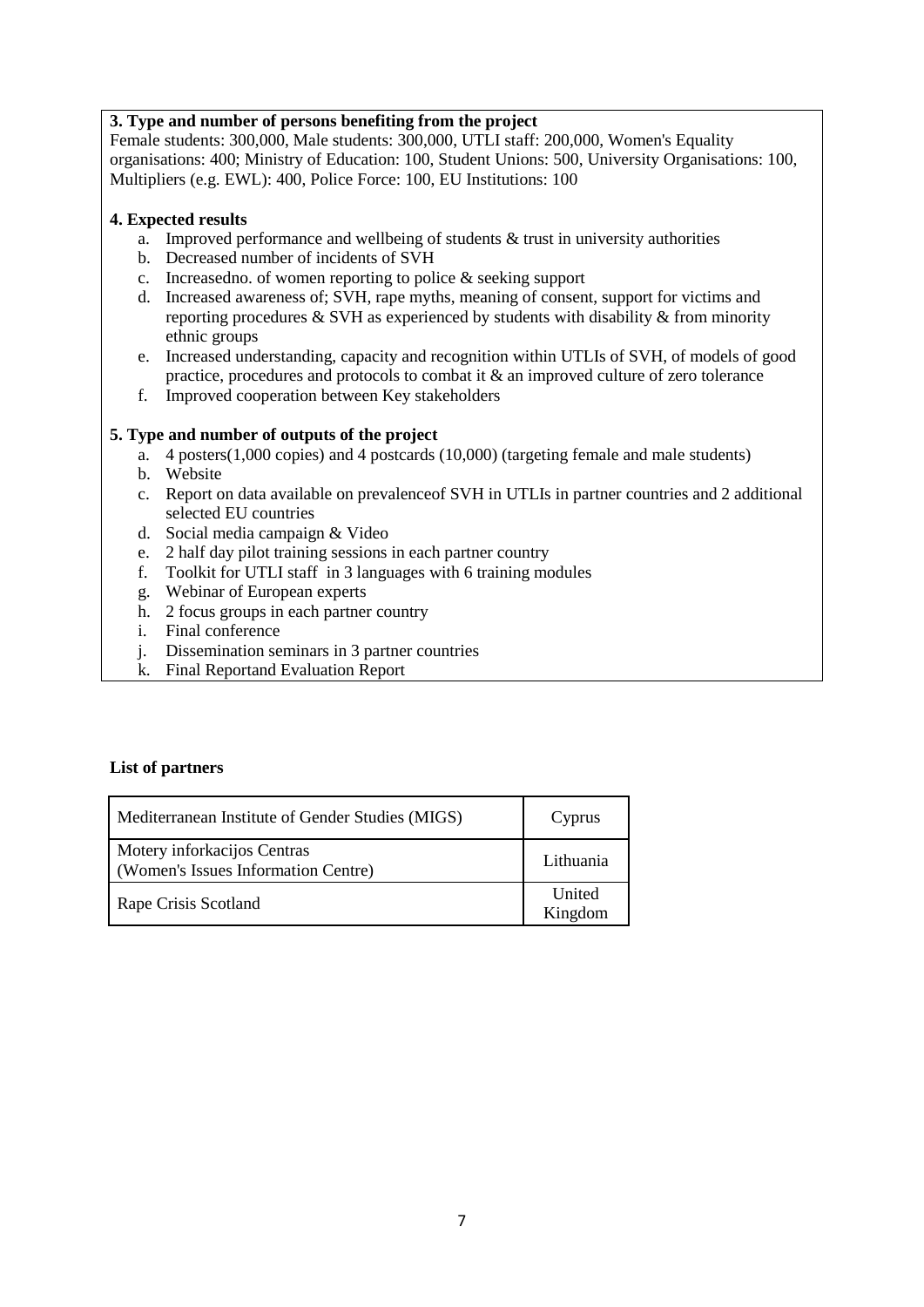**Title**: StopSV Staff training on prevention of sexual violence: developing prevention and management strategies for the nightlife workplace

**Applicant**: European Institute of Studies on Prevention

**Country**: Spain **Requested amount**: € 501.495

**Main type of activities**: Training activities

# **Contact:**

# **Summary**: [info@irefrea.org](mailto:info@irefrea.org)

The general aim of StopSV is to create a dynamic of intertwined actions that:

- Explore the conditions that facilitate and/or promote sexual harassment (SH) and sexual violence (SV) in the nighttime economy (NTE): a key workplace and social space for young women;
- Create a system to deconstruct this through community coalitions (CCs) and training for NTE staff to enable them to recognise andeffectively respond to and prevent SH/SV.
- Socialize problem and solutions through a dissemination system to raise awareness and engage strategic collectives to ensure programme sustainability after project conclusion.

StopSV develops a set of related actions oriented to have a direct impact on the NTE as a major workplace/social space for young women and common location of SH/SV. The actions promote changes to eradicate SH/SV by impacting on those working in and managing the NTE. Activities are organized around four main areas:

- Explore and describe SH/SV in the NTE. Collating knowledge on the problem and evidence on effective preventive interventions and training programmes; developing of a training programme and strategy to prevent SH/SV aimed at staff working in nightlife premises.
- Change the facilitators of SH/SV in the NTE. Engaging NT staff and key stakeholders; and training NTE staff (e.g. bar workers, managers, security staff). Research shows that to prevent complex risks such as SH/SV in nightlife a series of transversal, multicomponent actions are required with continuity over time. Project engage CCs to elucidate the problem and potential solutions andguide the implantation of the training programme. CCs will be supported by the project team and contribute to continuity after project conclusion. In the continuum, young prevention professionals and members of NTE staff will pilot the training programme to recognise, prevent and respond to SH/SV. The training will cover the role of staff as both protectors of young women using the NTE and aspotential victims themselves within the workplace. After training, this collective will get ongoing support through an online system that will allow exchange of information and experiences and peertopeer learning.
- Disseminate project objectives and results as key to ensure StopSV's success and has been planned as an strategic, continous activity addressing diferent target groups. The main target audience can be divided in four groups: NTE workforce, policy/decision makers, prevention community and broader community (e.g. students, parents and neighbourhood groups, nightlife clients).
- Evaluate the overall project and piloting of the training programme by Experts from LJMU and CUNI will underatake the evaluation, providing insights and informing the the development of the project as it progresses.

#### **Persons benefiting from the project:**

60 professionals directly related to nightlife management, including representatives from the NTE workforce, public agencies and civil society organizations. 9 young prevention practitioners, with a social, educational or health background, trained to provide support with training and to ensure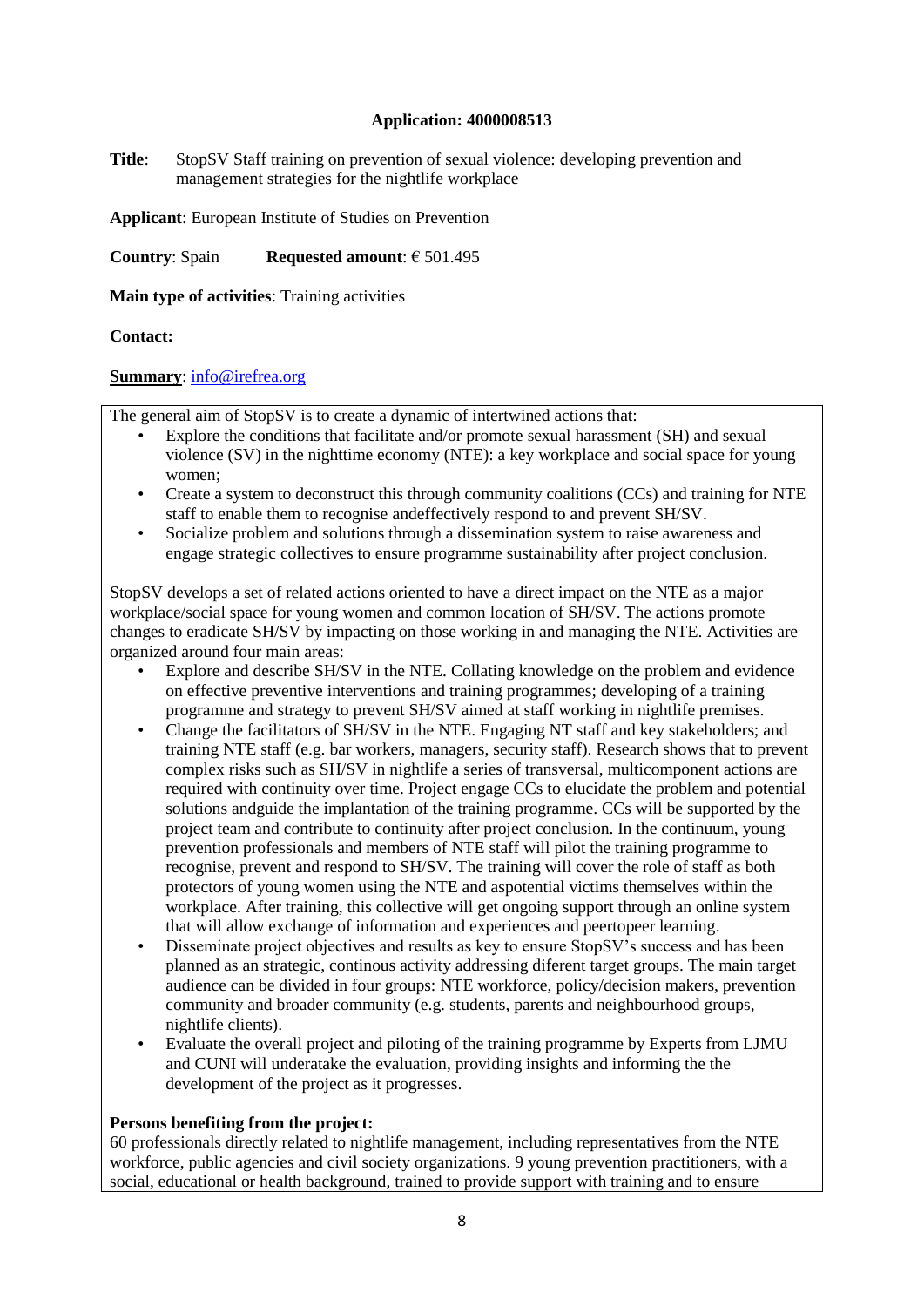programme continuity. 180 members of staff working in nightlife premises trained to identify and prevent SH/SV. About 6.000 staff/clients (with special attention to women) working on the premises, reached or informed to raise awareness on the problem, project objectives and strategies to overcome it.

# **Expected results:**

3 Community Coalitions to effectively address and prevent SH/SV in the NTE as both a workplace and social space for young women, Training for the NTE workforce to recognise, prevent and respond to SH/SV, Manual containing the training programme and instructions on how to establish the community coaitions and protocols., International final conference and two scientific publication.

# **Outputs:**

A total of 41 outputs have been foreseen to achieve milestones and objectives: 4 creating basic knowledge, 7 developing the social engineering to combat SH.

| The Centre for Public Health at Liverpool John Moores                                                                  | United            |
|------------------------------------------------------------------------------------------------------------------------|-------------------|
| University (LJMU)                                                                                                      | Kingdom           |
| Instituto Europeu para o estudo dos factores de risco e<br>protecção em crianças e adolescentes (IREFREA-<br>Portugal) | Portugal          |
| The Department of Addictology at Charles University in<br>Prague (CUNI)                                                | Czech<br>Republic |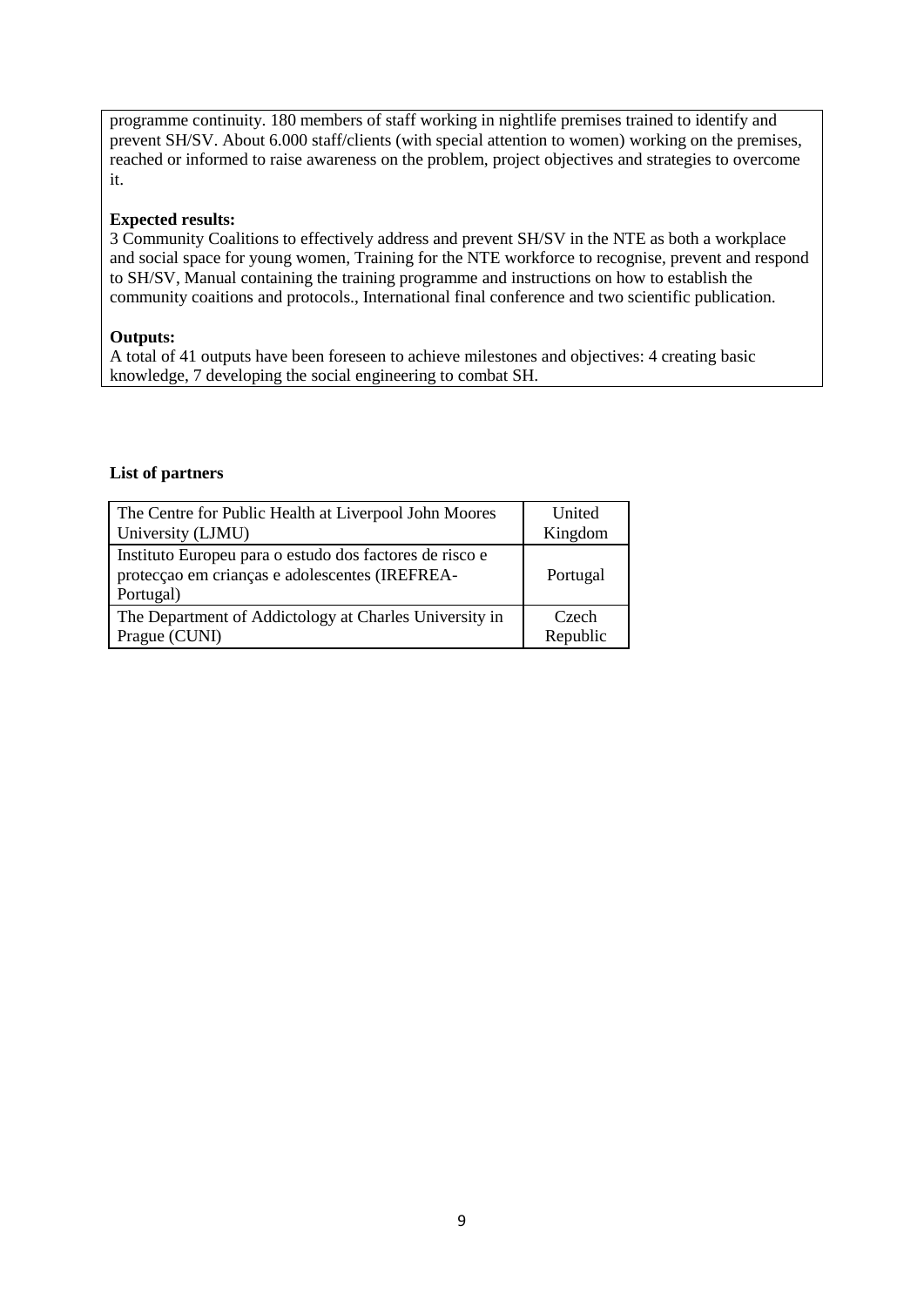**Title**: Developing bystander responses to sexual harassment among young people

**Applicant**: University of Porto

**Country**: Portugal **Requested amount**: € 544.261,93

**Main type of activities**: Training activities

**Contact:** bystanders pt@fpce.up.pt or [mfm@fpce.up.pt](mailto:mfm@fpce.up.pt)

# **Summary**:

The Fundamental Rights Agency found that sexual harassment (SH) was the most prevalent form of violence against girls and women, across the 28 EU member states (FRA, 2014). A promising new approach to the prevention of SH is targeting young people as bystanders, inviting them to notice and intervene in SH situations. In this project, developed in Portugal, Slovenia, United Kingdom and Malta, the researchers will develop, pilot, implement, and evaluate a schoolbased programme for bystanders to prevent SH in highschools.

# **1. Objectives**

- increase knowledge and awareness of SH in students and staff;
- develop, pilot and deliver a training program for students and school staff to enable them to intervene in situations of SH;
- increase the motivation of bystanders to stop SH in highschools;
- develop a manual and materials adapted to each country;
- develop school policies and protocols on SH:
- compare the implementation and effectiveness of the program in the four countries.

# **2. Activities**

WS0 Management and coordination

- Confirm overallProject Work Plan;
- Form an advisory group with associate partners;
- Financial management reviews;
- Plan to continue working in this area postproject.

WS1 Audit of current approaches on SH

- Literature review of bystander approaches:
- Background research on policy and practice in each country;
- Undertaking two focus groups to explore the students' SH views and actions;
- Team meeting todiscuss the audit;
- Development of the draft training programmes.

WS2 Pilot of the training programmes

- Team meeting to finalise the draft programmes;
- Pilot the training programmes with students and school staff;
- Team meeting to discuss the results of the pilots;
- Adapting the programmes for implementation.

WS3 Implementation of the programes and work with the schools:

- Undertaking preparatory work with staff;
- Implementing the 2 programmes in two classes in each school;
- Assisting students and staff in developing school policies on SH;
- Evaluate the implementation after three months;
- Team meeting to discuss the results;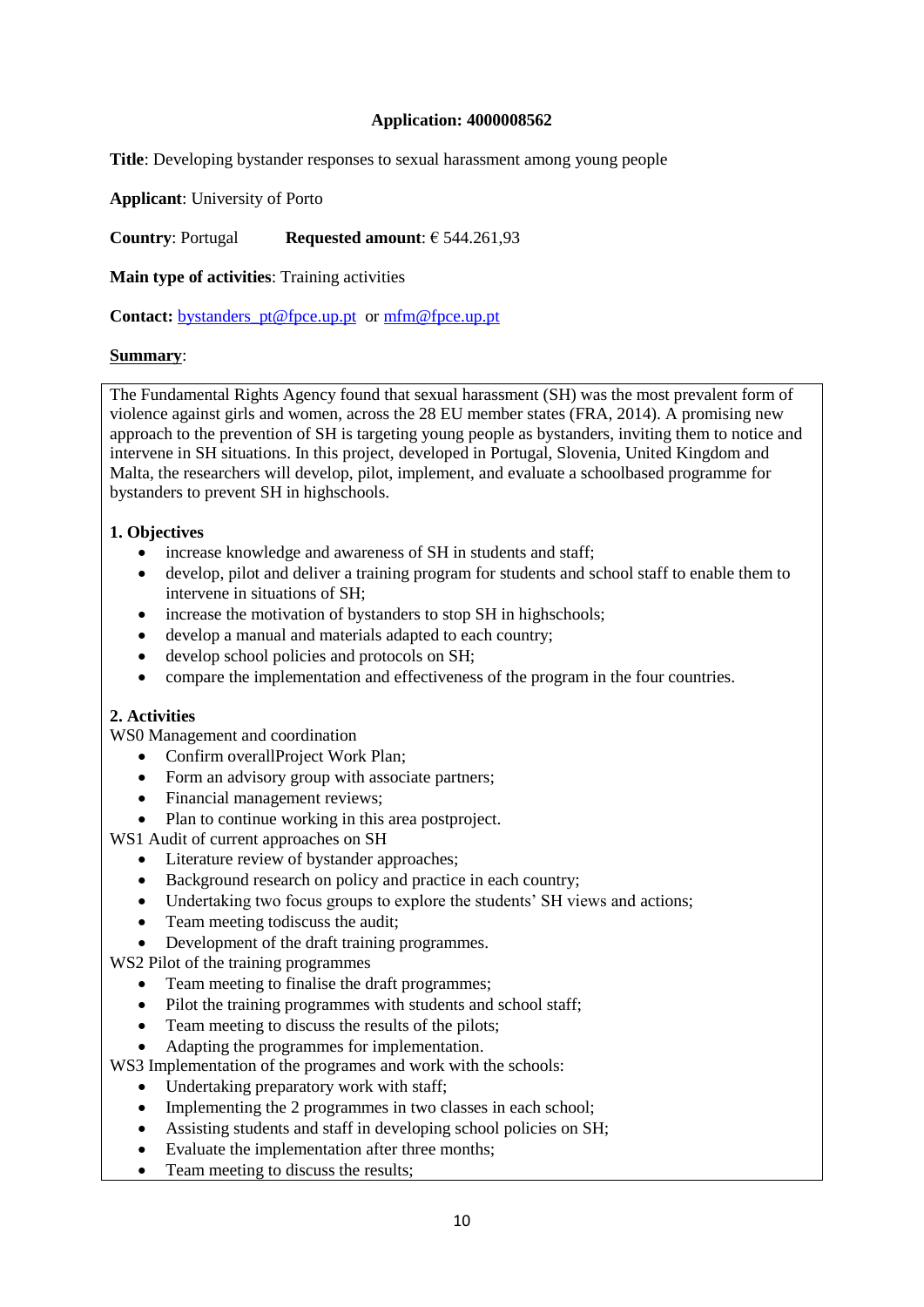Revision of the programme materials.

WS4 Reflection and dissemination

- Creating a website and a facebook page;
- Creating a video production anduploading it online;
- Writing papers on the implementation;
- Team meeting to discuss the findings and develop a comparative analysis;
- Writing a comparative paper;
- $\bullet$  Presenting the results at national seminars (4).

## **3. Type and number of persons who will benefit from the project**

Seven classes from 4 schools in the 4 countries. Roughly 210 students per country, 840 total. Roughly 70 staff members per country, 280 total.

#### **4. Expected results**

Students:

- improved knowledge about SH;
- enhanced capacity to identify the diverse forms of SH;
- improved confidence and commitment to preventing SH;
- new intervention skills to act in situations of SH;
- involvement in the development of school policies with staff:
- evidence that the skills and policy have been used.

#### School staff:

- increased awareness and knowledge of SH in schools;
- enhanced capacity to identify the diverse forms of SH;
- willingness and commitment to work with students in preventing SH;
- evidence that there is more support for victims and responsibilisation of perpetrators;
- enhanced capacity to implement the programme and policies at school.

# **5. Type and number of outputs of the project**

- Literature review on bystander approaches;
- 1 training programme for students as bystanders;  $12 + 72$  training sessions with young people;
- 1 training module for school staff;  $8 + 32$  training sessions with teachers and school staff
- 4 manuals for training students as bystanders (1 per country);
- 12 school policies on SH (3 per country);
- 4 papers on the implementation (1 per country);
- 1 comparative analysis paper;
- Website and facebook page:
- National Conferences, in each country.

| London Metropolitan University                                                               | UK       |
|----------------------------------------------------------------------------------------------|----------|
| Peace Institute                                                                              | Slovenia |
| University of Malta                                                                          | Malta    |
| União de Mulheres Alternativa e Resposta (UMAR) -<br>Union for Women, Alternative and Answer | Portugal |
| Association for Non-violent Communication (DNK)                                              | Slovenia |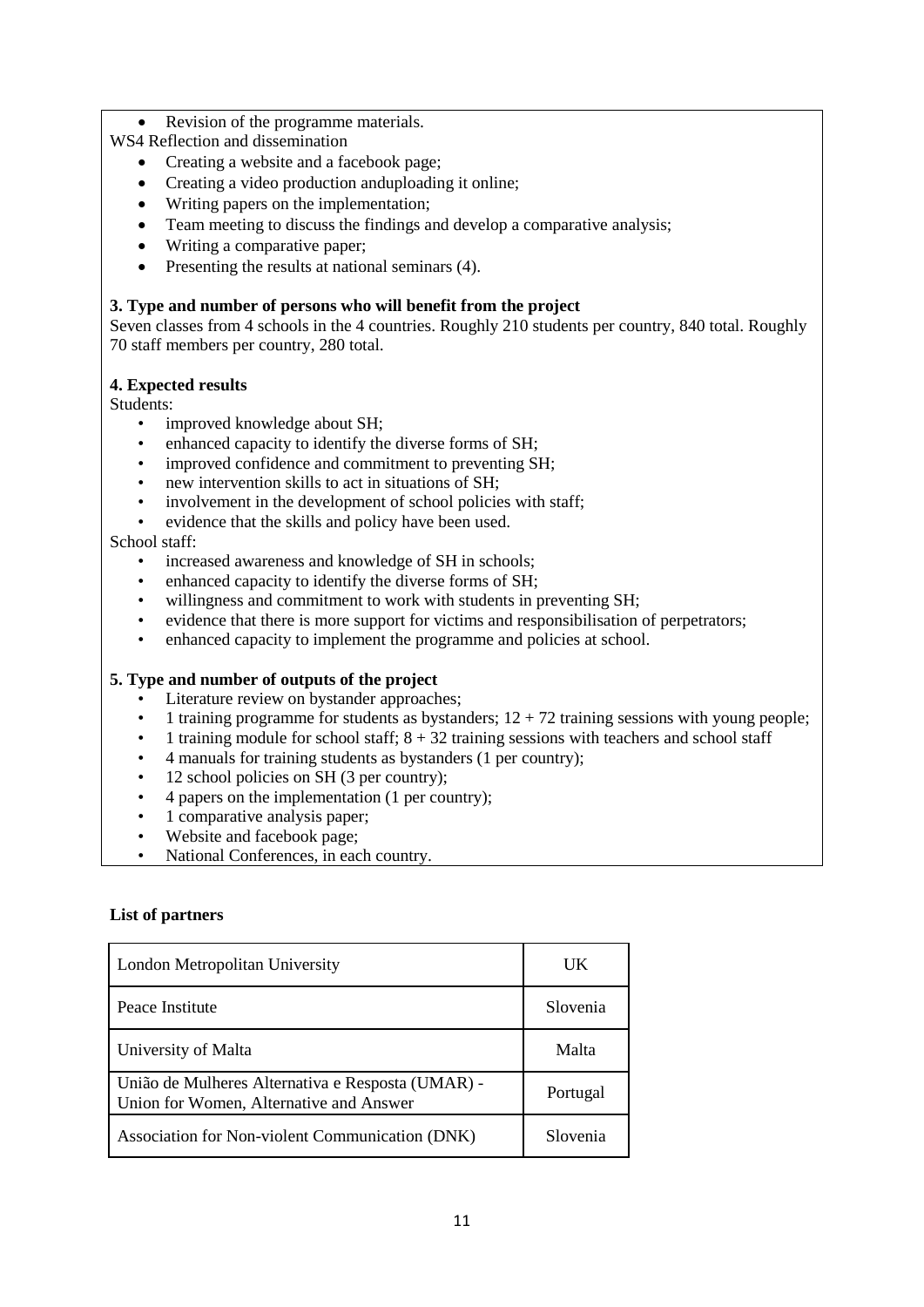**Title**: CONVEY COuNteracting sexual Violence and harassment: Engaging Youth in schools in digital education on gender stereotyping

# **Applicant**: CESIE

**Country**: Italy **Requested amount**: € 373.327,30

**Main type of activities**: Awareness-raising, information and dissemination

**Contact:** [noemi.deluca@cesie.org](mailto:noemi.deluca@cesie.org)

# **Summary**:

CONVEY is a 30 month project which involve 6 partners: CESIE (IT), The Smile of the Child (GR), Hope for Children (CY), Sexual Violence Centre Cork (IE), Gender Alternatives (BG), Westminster City Council (UK).

The project aims at: preventing sexual violence and harassment and contribute to modifying violent behaviours against women, including from groups at risk, through an online educational tool to raise awareness on gender stereotypes and sexualisation of women in digital media.

#### **Objectives:**

- developing peertopeer approaches toeducation  $\&$  awarenessraising on sexual violence  $\&$ harassment against women by training young people on the effects of gender stereotyping  $\&$ sexualisation in digital media
- educating & contributing to behavioral change of young people in the field of sexual violence, harassment & gender stereotyping by developing an educational simulation game & a pilot creative programme of gender equality & sexual education, critical digital media literacy
- fostering the respect of women's rights & dignity in schools through a trainthetrainer programme for teachers on the prevention of gender stereotyping & sexualisation in the digital society

#### **Project's activities:**

- involvement of youngsters (i.e. school students) as peer consultants to provide inputs  $\&$ feedback to the development of project's main output – online simulation game
- establishement of an adult expert consulting group integrating professional external knowledge & experiences in the delivering of project's activities
- creation of an online simualtion game (& linked training materials) as educational tool to awareness raising & prevention against sexual violence & harassment
- workshops for teachers & educators by empowering with knowledge & tools to become trainers with innovative approaches on project's sensitive issues
- development of a social media campaign against sexual violence  $\&$  sexual harassment to raise awareness on the issue  $\&$  to publicize the project throughout its lifecycle
- dissemination & mainstreaming activities at local & transnational level

# **Type & number of persons benefiting from theproject**

- 90 youth 1418 years old (15 per country)
- 24 high school teachers (4/country)
- 300 youth 1418 years old (50 per partner country)
- 24 experts from consultancy group (2 women victims of sexual violence or harassment; 1 psychologist; 1 social worker per country)
- At least 500 youth per country will be reached with awareness raising campaign

# **Expected results**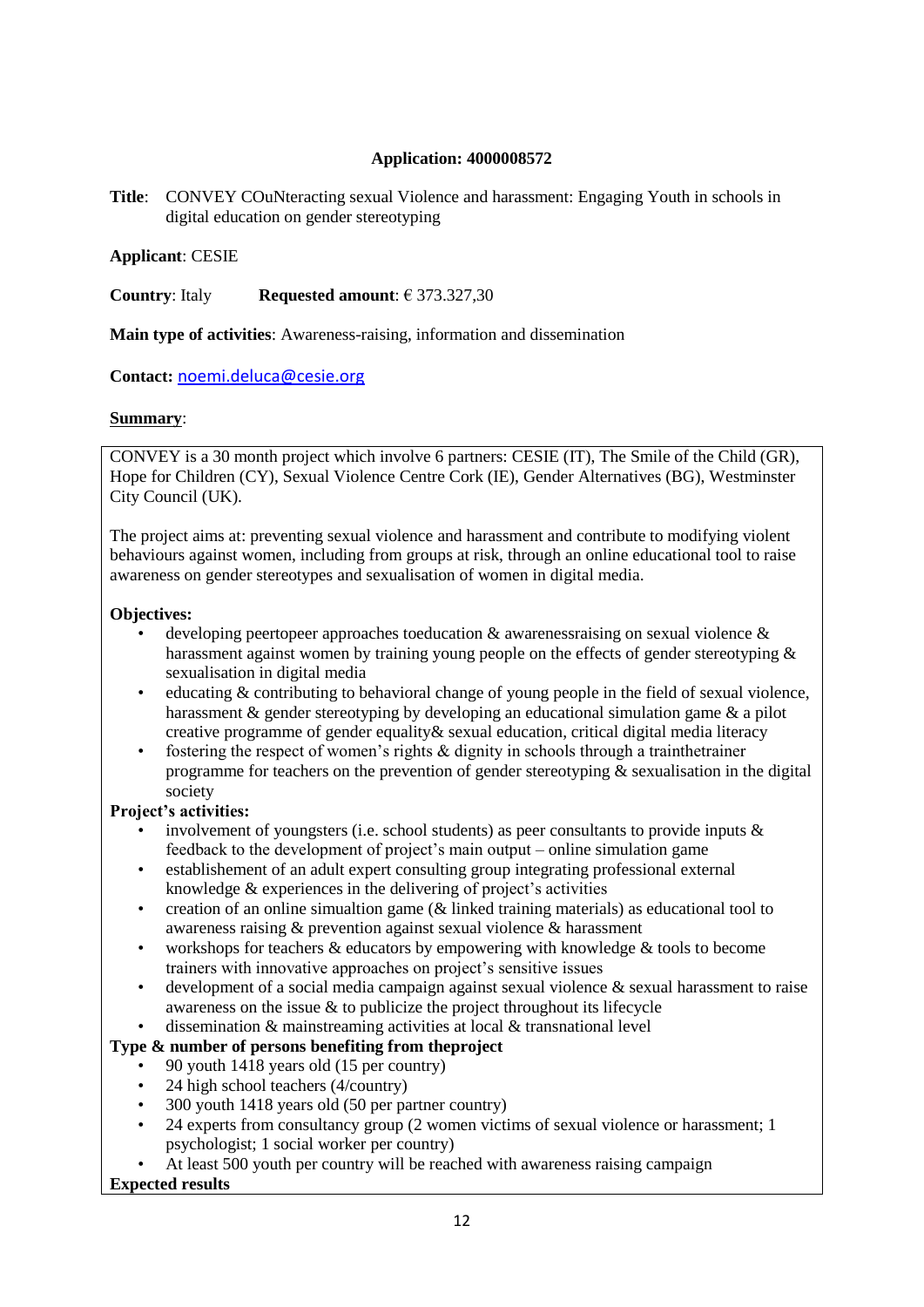- 390 young people will be acknowledged with the issues of sexual violence, harassment, gender stereotyping  $&$  the sexualisation of women, will experience a behavioural/attitude change
- 24 teachers will gain knowledge on the online simulation game  $\&$  awarenessraising educational programme on gender stereotypes & sexualisation in digital media & will be empowered by becoming trainers
- At least 12 women/girls who have experienced sexual violence  $\&$ /or sexual harassment will be empowered through their direct involvement in the project activities
- At least 3,000 people from partner countries will receive the information on the project  $\&$ online game through dissemination activities
- Young people from the EU have access to the multilanguage online simulation game & are made aware of the dangers of gender stereotyping, sexual violence & harassment
- Awareness on the risks of sexual violence  $\&$ /or harassment, gender stereotyping  $\&$ sexualisation of women is spread among education sector representatives, policy makers, & the wider group of stakeholders, general public across Europe

# **Type & number of outputs to be produced**

6 consortium meetings, videos of testimonies of women (1/partner), 1 online simulation game+1 online game manual, 1 trainthe trainers training kit + guidelines for workshops with students, train the trainers workshops for teachers & pilot programme workshops for young people, communication materials, social awareness raising media campaign,qualitative & quantitative study.

| <b>Gender Alternatives Foundation</b>   | <b>Bulgaria</b>   |
|-----------------------------------------|-------------------|
| "Hope For Children" UNCRC Policy Center | Cyprus            |
| The Smile of the Child                  | Greece            |
| Sexual Violence Centre Cork             | Ireland           |
| <b>Westminster City Council</b>         | United<br>Kingdom |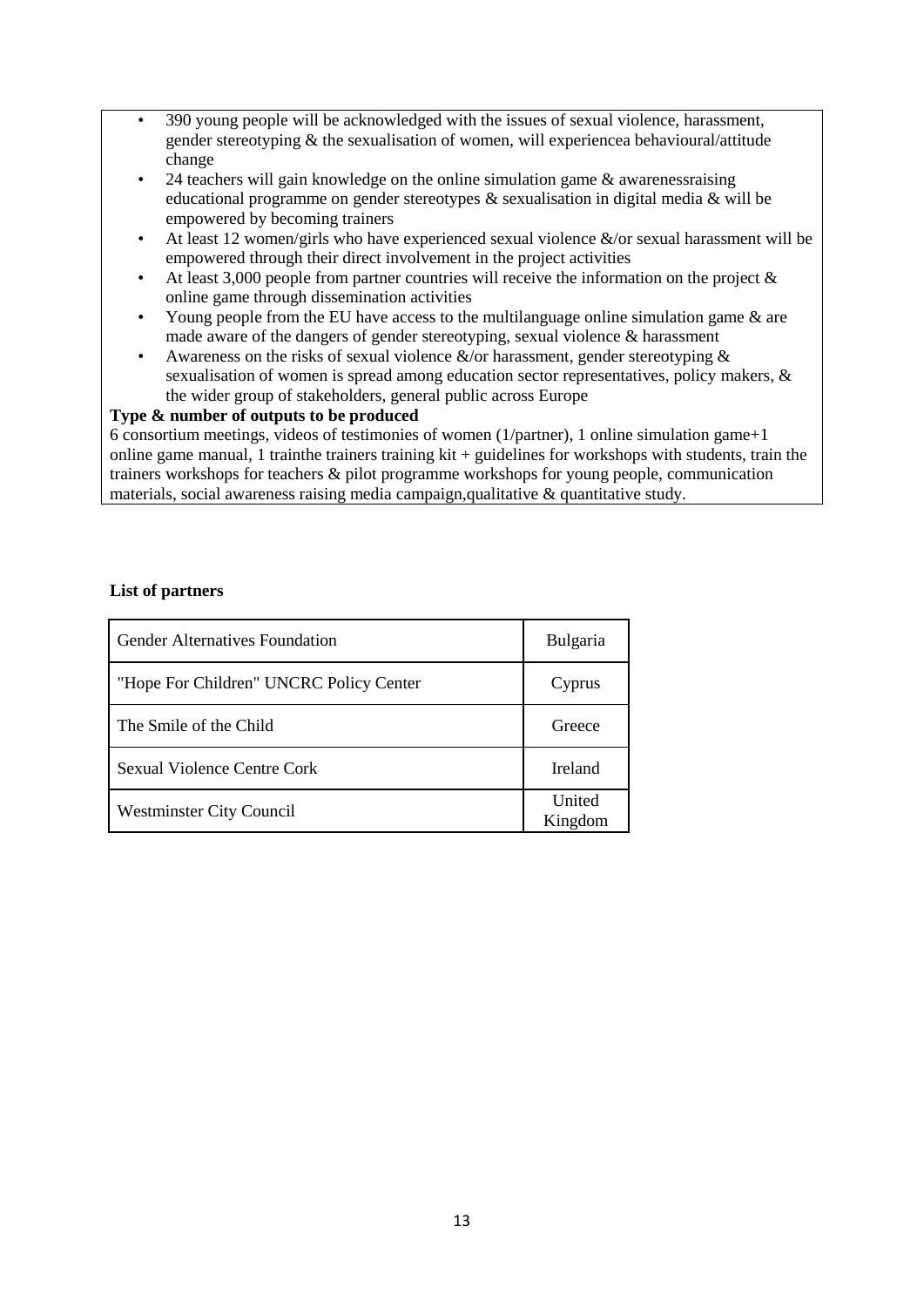**Title**: Me&You&Everyone We Know - Transnational co-designed educational tools preventing sexual harassment in secondary schools

**Applicant**: Comunità Nuova Onlus

**Country**: Italy **Requested amount:** € 258.383

**Main type of activities**: Awareness-raising, information and dissemination

**Contact:** [amministrazione@comunitanuova.it](mailto:amministrazione@comunitanuova.it)

# **Summary**:

# **Objectives.**

The project aims at preventing sexual harassment and sexual violence against girls in the schools, pursuing three different specific objectives and implementing the related activities: educational activities in high schools in order to prevent and recognize sexual harassment and sexual violence; training for school professionals about the same issues, with a particular focus on intergenerational relationships; involvement of the wider school environment with dissemination activities in the participating countries and at European level.

# **Activities.**

The project is composed by 4 WS:

- WS0 "Management and Coordination of the Project";
- WS1 "Participatory advisory groups on sexual harassment in secondary schools", will create the participation and consensus basis to run all the project activities;
- WS2 "Piloting and Implementation of Educational activities in secondary schools", will design, pilot and implement educational activities and tools for young students, considering the results of consultancy process held in WS1;
- WS3 "Trainingfor professionals", will involve Professionals sharing with them the results of WS1 and WS2 and transferring all the skills necessary to use in autonomy the educational tools;
- WS4 "Dissemination at a National and European Level".

# **Type and number of persons benefiting from the project**

- Secondary School Students, male/female, different social, economic, cultural background: at least n. 2000
- Professionals working in Secondary Schools: n. 270
- Young students involved in the Social Media Contest: at least n. 2000
- Private and public institutions, Professionals working in Secondary Schools and Prevention Projects: at least n. 1000

#### **Expected results**

- Empowerment of a significant number of young beneficiaries in secondary schools, with an effective change in the way they think,act and behave with regard to gender roles, stereotyping and sexualisation, to prevent and combat sexual violence and sexual harassment against women and girls.
- Increased skills and competences of relevant professionals about preventing and combating sexual violence and harassment in secondary schools.
- Improvement and mainstreaming of educational approaches, methods and tools related to